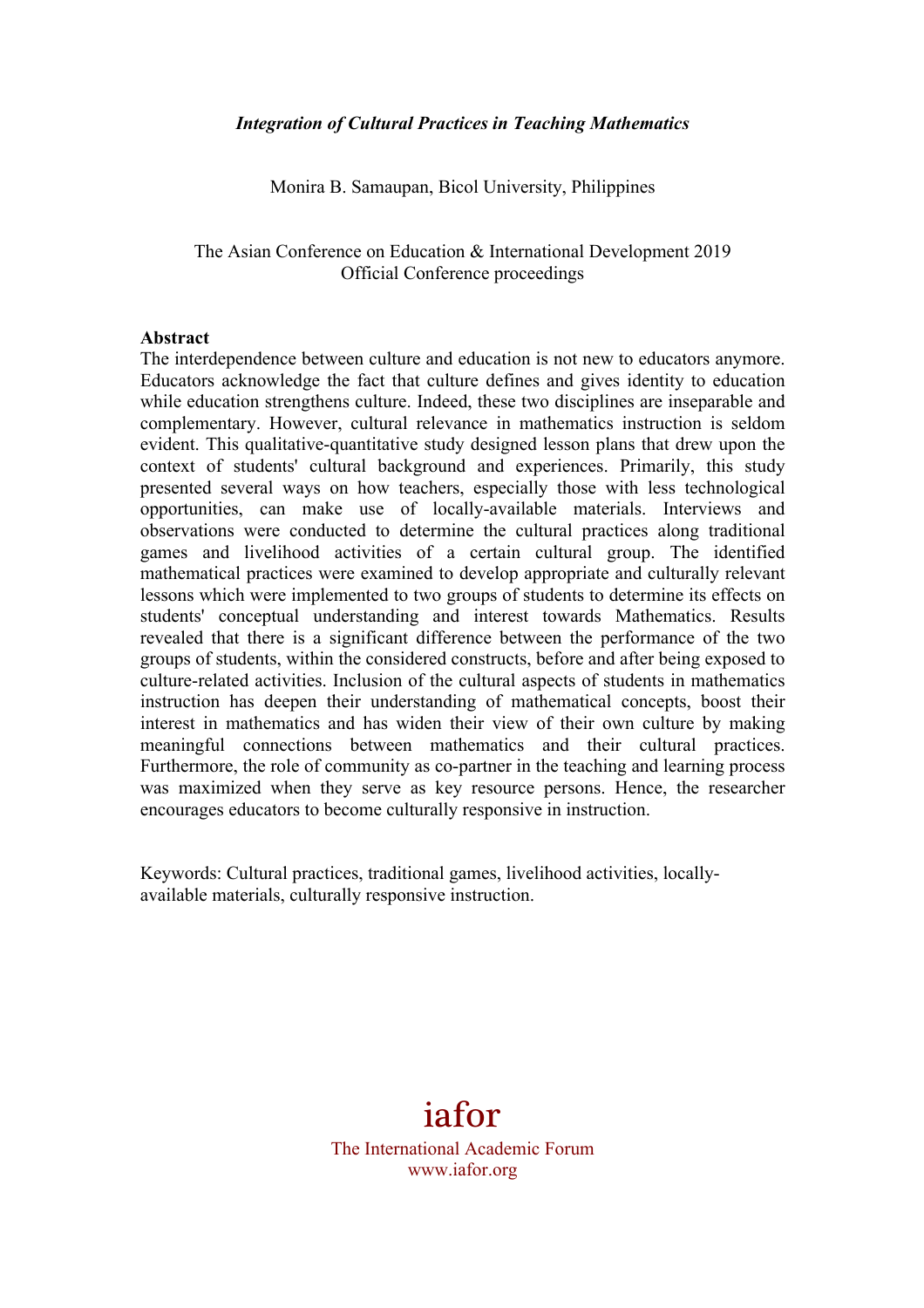#### **Introduction**

Mcleod (1994) stated that students tend to dislike math as they move from basic to higher mathematics. Peterson (2005) opined that this was brought by the anxiety and fear of numbers that have been developed to students due to pedagogical approaches that are based only on route calculations, repetitive drills, and endless worksheets. Such teaching approaches failed to match with students' learning styles and interest resulting to their low academic performance as affirmed by Tate (2005). In support of this, Enukoha (1995) stated that students perform poorly in mathematics because both the content and the method of teaching mathematics do not reflect the cultural environment of the learners. Hence, there is a need to bring in a method that will personally involve students to arouse and sustain their interest and result in a better academic performance. With this notion, Ladson-Billings (1994) encourage teachers to acknowledge students' significant cultural references and experiential filters in delivering their instruction. In this way, students' ideas and strengths will be empowered making them copartners in the teaching and learning process. This is in parallel to the standards set by the National Council of Teachers of Mathematics (NCTM, 1991) that the key to effective teaching is to understand students' mathematical thinking, interest, lived experiences, cultural references and how these constructs affect all aspects of learning. Consequently, a new teaching approach was presented, described as culturally responsive instruction.

Culturally responsive instruction was defined by Gay (2002) as an approach to teaching that recognizes cultural components and experiences of students in their immediate environment as conduits to facilitate teaching-learning process. When students come to school, they bring with them some values, beliefs, practices and concepts that they acquired at homes or within their communities. These acquired practices were confirmed by Bishop (1994) to be mathematical in nature. Specifically, these practices are mathematics in the community, symbolic systems, practical construction techniques, specific ways of reasoning and other cognitive activities which can be translated to formal mathematical representations as expounded by D'Ambrosio (1985). Indeed, mathematics is not a culture-free subject. According to Zincheko (1989), constructivist and cultural people around the world are endeavoring to make education culturally based. They opined that mathematics divorced from culture can never sustain itself. Thus, teachers must widen their view of mathematics and let students be exposed to activities grounded within the context of students' cultural backgrounds. Taking this into account, students will have the opportunity to experience a unique learning environment that nurtures their identities and culture as part of learning mathematics.

Eglash (1999) studied the mathematics in the designs of traditional bead work and basket weaving in native cultures. Massarwe, Verner & Bshouty (2012) studied the relationship between geometry and culture in the construction of geometric ornaments. Sheets (1999) also suggested initiating cooperative learning groups and assigning students to projects that involves issues or concepts within their community. In the Philippines, Rubio (2016) identified the ethnomathematical practices of the *Kabihug* tribe along simple counting, ciphering, measuring, classifying, ordering, inferring and modeling patterns arising from their environment. The identified practices were then integrated to mathematics lessons intended for the *Kabihug* students. Indeed, culture is rich with mathematical concepts that students must see to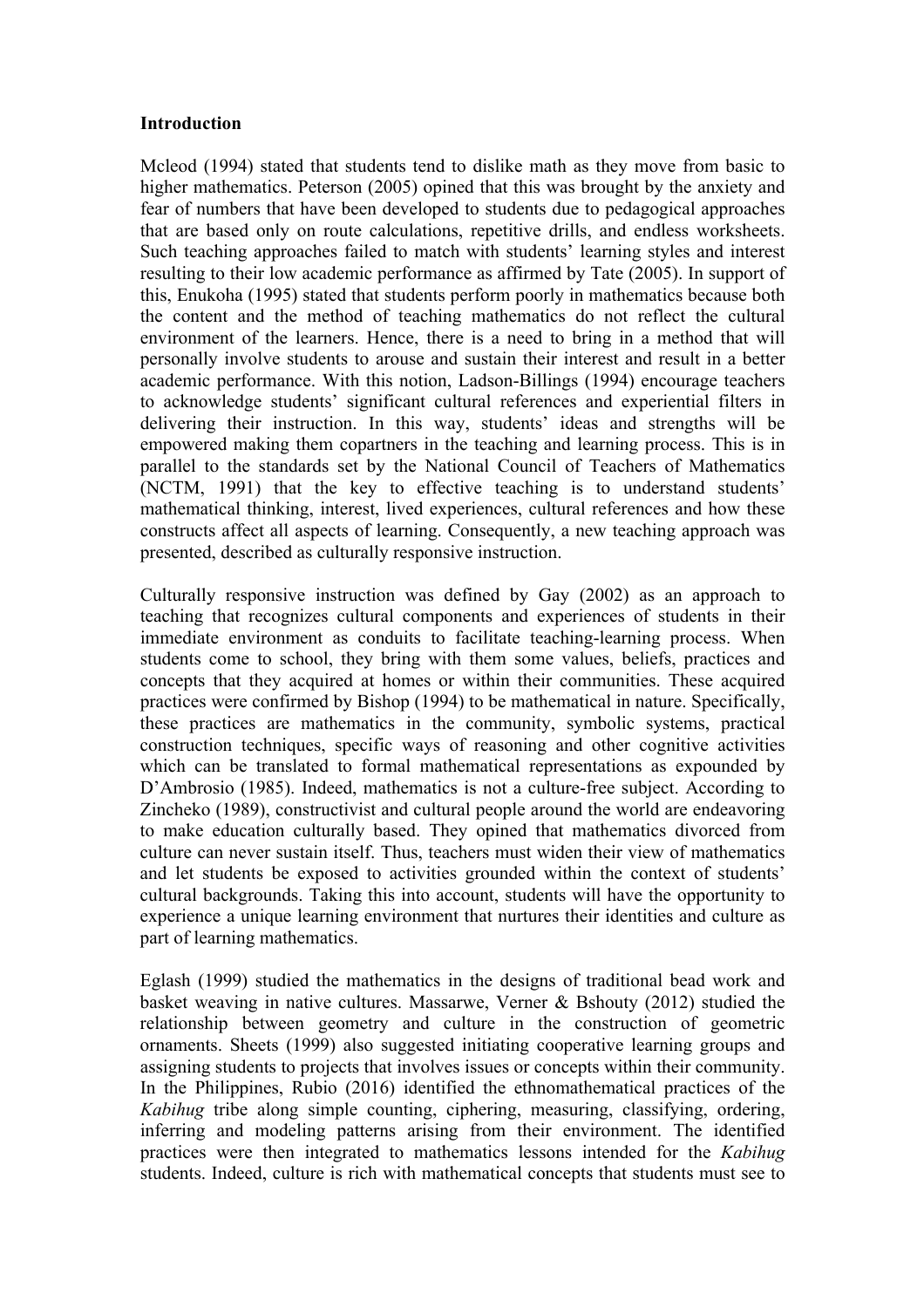widen their mathematical perceptions. Moreover, in an article written by Cheryl Ernst, featured in Mathematical Association of America, Linda Furuto (2010) stated that she integrates culture by exposing all her students in the field to discover the relationship between mathematics and real world. One of the activities conducted by her was when they aboard a two-hulled canoe in Hawaii. They investigated the traditional wayfinding techniques used by their ancestors like celestial navigation to arrive at their destinations without knowing much about complex mathematics. According to Furuto, first-hand experiences tell her that culture integration engages people in mathematics. She also added that it is indeed important to know and learn the math written in textbooks. However, knowing how their ancestors sailed thousands of miles across the Pacific Ocean without any kind of modern navigational tool is equally important for the students. All these creative and innovative activities made mathematics exciting and pleasurable to learn.

On the other hand, not only students are seen to benefit from this new approach. Teachers, especially those in the upland or urban areas will have access to a variety of cultural resources to be used in teaching. This allows teachers to become resourceful in using the locally-available materials since immediate environment of school can offer unexpected resources that will improve the quality of instruction. Additionally, teachers will gain insights on how culture, social interactions, family and everything that surrounds the learner affect their attitude and intellectual development. According to Feiman, Nemser and Melnick (1992) such insights enable teachers to draw on those experiences to represent school knowledge to their students meaningfully and embed learning activities in contexts that are familiar to students.

However, despite of several research groundings, integration of cultural components in mathematics instruction is seldom evident, especially in the Philippines. Some educators have not seen yet the need for it to be implemented disregarding its potentials in enhancing mathematics curriculum. But, according to Ladson-Billings, inclusion of these cultural aspects is a critical need in mathematics instruction that teachers must not neglect. Delpit (1995) also argues that culturally responsive teaching must be an integral element in the mathematics program especially for the urban students. Subjects like language, music and arts, physical education and social studies have already considered inclusion of these cultural components but not much in mathematics. Four (4) probable reasons were presented by Ukpokodu (2011) why mathematics teachers are still not engaged in culturally responsive teaching. First, most teachers view mathematics as culturally neutral. Mathematics is too abstract for it to be partnered with cultural elements. Culture and mathematics are two divergent disciplines as believed by most teachers. Second, textbook-based instruction is dominant. In the Philippines, the content of instruction was determined by textbooks and competencies indicated in the curriculum. The teachers were pressured to cover all topics specified in each quarter. So, inclusion of such cultural components is not much given attention. Third, curriculum is standardized. Due to high stakes testing, teachers teach just to gain high results from the students improving only test scores but not the quality of learning and instruction. Lastly, the lack of culturally responsive mathematics teaching models to emulate. Since culturally responsive teaching is new, only few materials or references yet are available that will help them structure a culturally relevant instruction. Many teachers are still unaware to use it in teaching mathematics efficiently. As a result, teachers are unable to implement this new approach.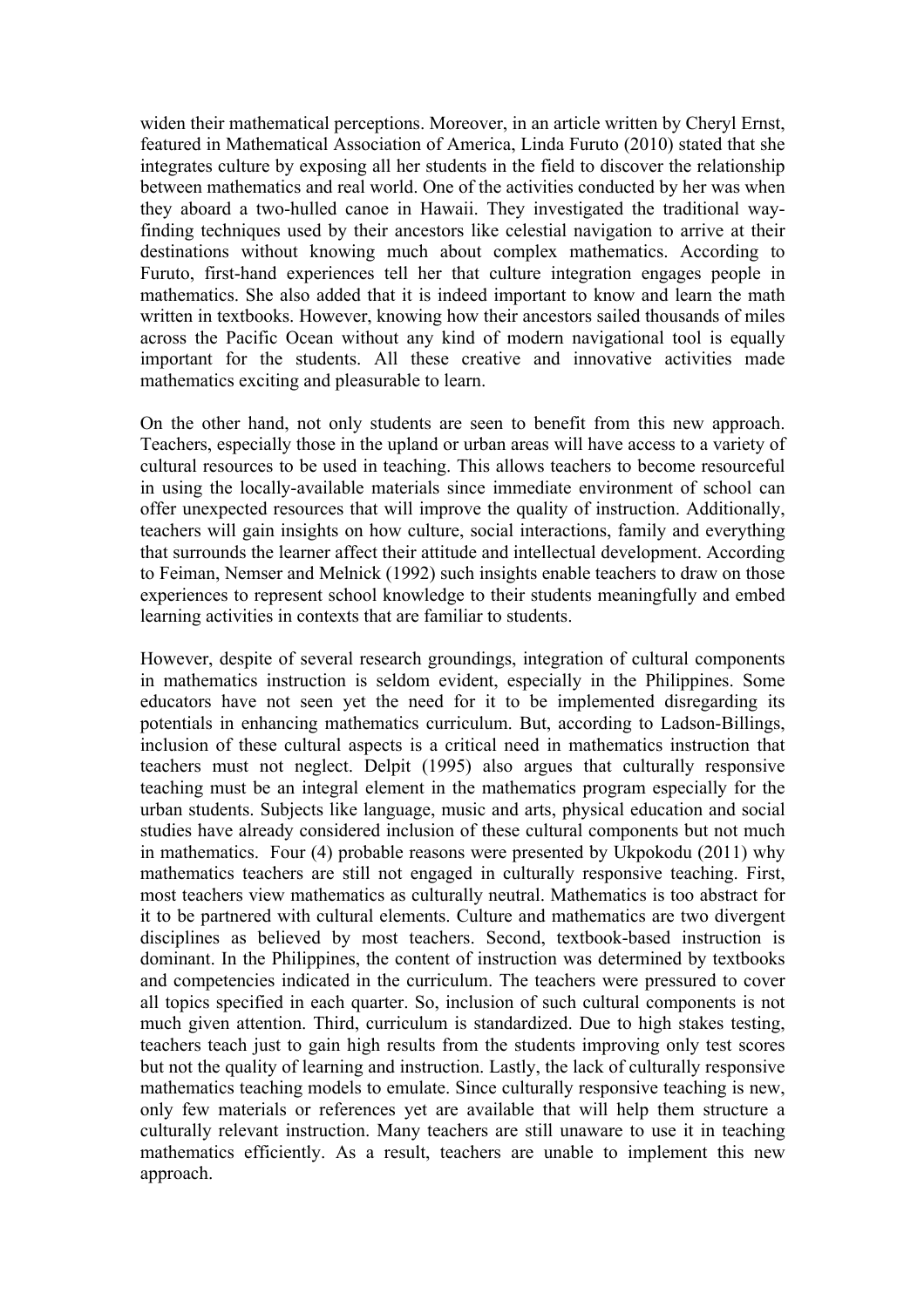To address this issue, the researcher attempts to connect culturally relevant content to mathematics by disclosing the cultural practices of the people in San Isidro. This is pedagogically done through identifying significant cultural practices that exhibits mathematical concepts. These practices are along traditional games and livelihood activities.

This notion is supported by Rosa and Orey (2011) that infusing mathematics with familiar cultural contents makes mathematical knowledge meaningful and relevant to students. These are all based from the assumption of Gay (2000) that when academic knowledge and skills are situated within the experiences and cultural background of students, they are more meaningful, have higher interest appeal and are learned more easily. Thus, the researcher tries to build a successful link among mathematics, culture and community. Primarily this study aimed to seek answers to the following questions:

1. What cultural practices in San Isidro can be integrated in mathematics instruction along;

- a. traditional games; and
- b. livelihood activities?

2. What are the effects of the lessons integrated with cultural practices to students:

- a. conceptual understanding?
- b. interest towards Mathematics?

#### **Methodology**

This study utilized qualitative and quantitative research design. The qualitative approach was used in identifying the cultural practices in the locale and in the analysis of students' responses in interviews. The quantitative approach was done through preexperimental design with two experimental groups. Thus, no comparison between the two groups was done. For the area of study, an upland area and school, Barangay San Isidro and San Isidro National High School, respectively, were purposively selected for the goal of providing pedagogical ways in integrating culture in mathematics instruction resourcefully to teachers with less technological opportunities.

The preliminary data were collected through formal and informal interviews, and observations in the upland community using a modified interview guide questions from the works of E. Lynch  $\&$  M. Hanson (1998) on developing cross-cultural competence. The informants were elders, livelihood workers and students that were purposively selected for the study. After a month of exploring the culture of the locale, the field notes and responses of the informants were collated and analyzed. The cultural practices are limited along traditional games and livelihood activities. Then, the cultural practices that were identified mathematical were carefully integrated into mathematics lessons in lined with the competencies given by the Department of Education for the Enhance Basic Education Curriculum also known as K to 12 for Grades 7 and 10 covering the topics under Geometry and Probability. These were thoroughly examined by experts of the same field to ensure the correctness and appropriateness of each lesson. Revisions were made in accordance with the jurors' recommendations for the said learning plans and activities.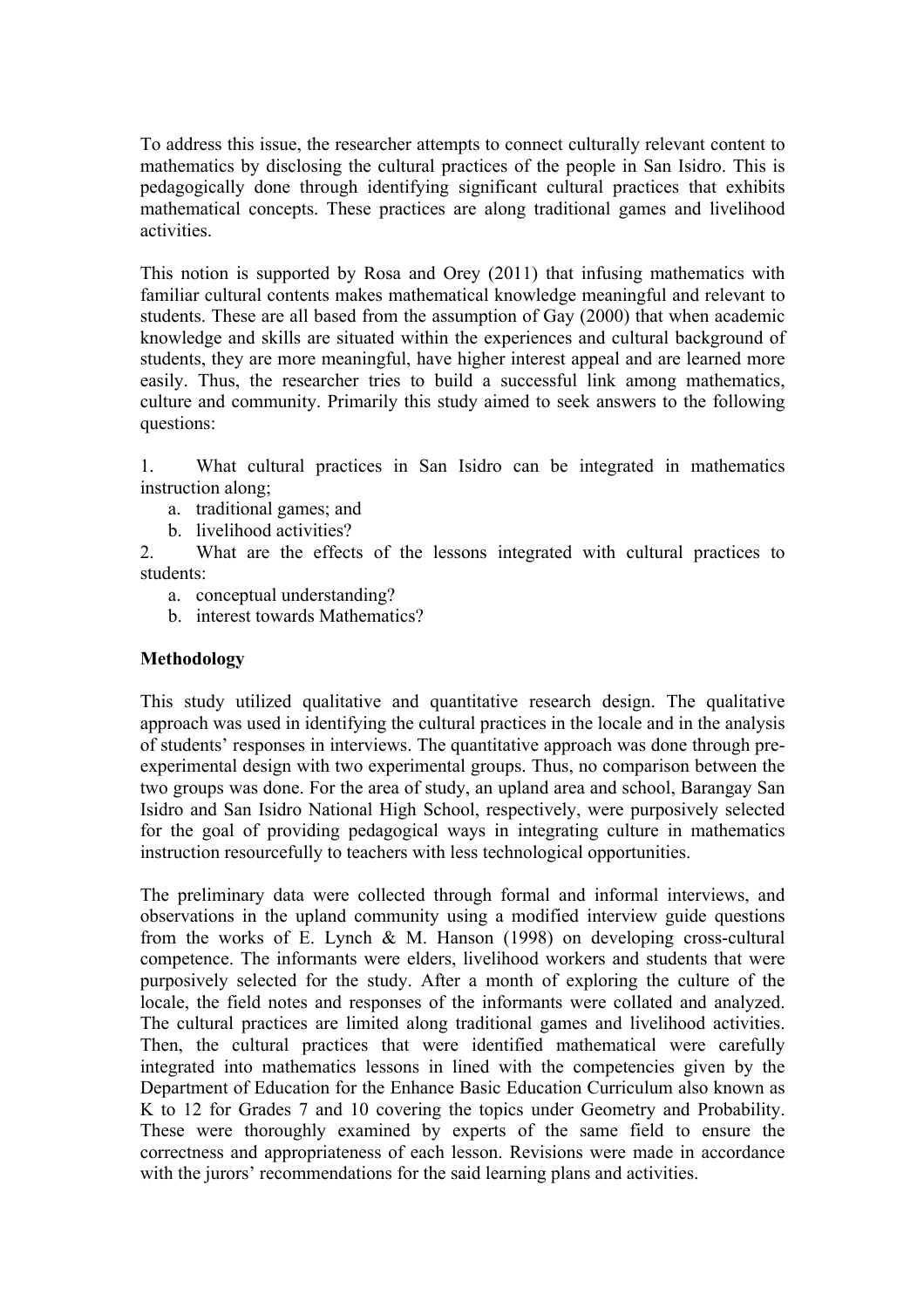Before the implementation of the lessons, a teacher-made pretest was administered to both groups of students. This was pilot tested and was found to have internal consistency. Likewise, a modified Mathematics interest inventory checklist from the works of Dela Rosa (2000) was given right after the exam. Both were administered again after implementing the lesson to know the effects of culturally relevant lessons to students conceptual understanding and interest towards mathematics. To obtain more in-depth information, focus group discussions, with randomly selected students in both groups, were also conducted.

## **Cultural Practices along Traditional Games**

The following are the most mentioned traditional games played by the elders and of the students in the locale. The first game is "turubigan" widely known as *Patintero* in the Philippines*.* Its name came from the root word "tubig", which means water. This is used to draw the lines of their playing field that is marked off in a rectangle about five or six meters, divided into four equal parts. *Turubigan* is played by two groups, with at least four (4) members each. The leader of each group must do *bato-bato-pik,*  widely known as *rock-paper-scissors* to determine which group will be the *taya* or *"It"* and the *madurulag* or the *"runner"*. The group assigned as *taya* will arrange themselves, showing permutation, in each line to guard the entry points which represent parallel lines. The goal of the *taya* is to block the runners and catch at least one of the runners. The goal of the *madurulag* is to surpass all parallel lines in the playing area and be back at the starting point without being caught by one of the *taya*. If one player is caught, the two groups will now switch roles. The second game is *Piko't bado*. The players will draw their playing area that will look like a *bado or* a shirt*.* Each player must have their own *pamato,* usually a small stone*,* that is thrown in each shape in the playing field. The goal of the player is to jump in all shapes back and forth without falling and be able to get the stone from where it was thrown. The figure below shows children playing *Piko't bado*.



Figure 1. Children while playing Piko't bado.

The arrangement or order of the players in playing *piko't bado* exhibits permutation. The throwing of *pamato* (stone) in the playing field to make *balay* also involves probability wherein the players have 9 possible shapes where the stone can land on.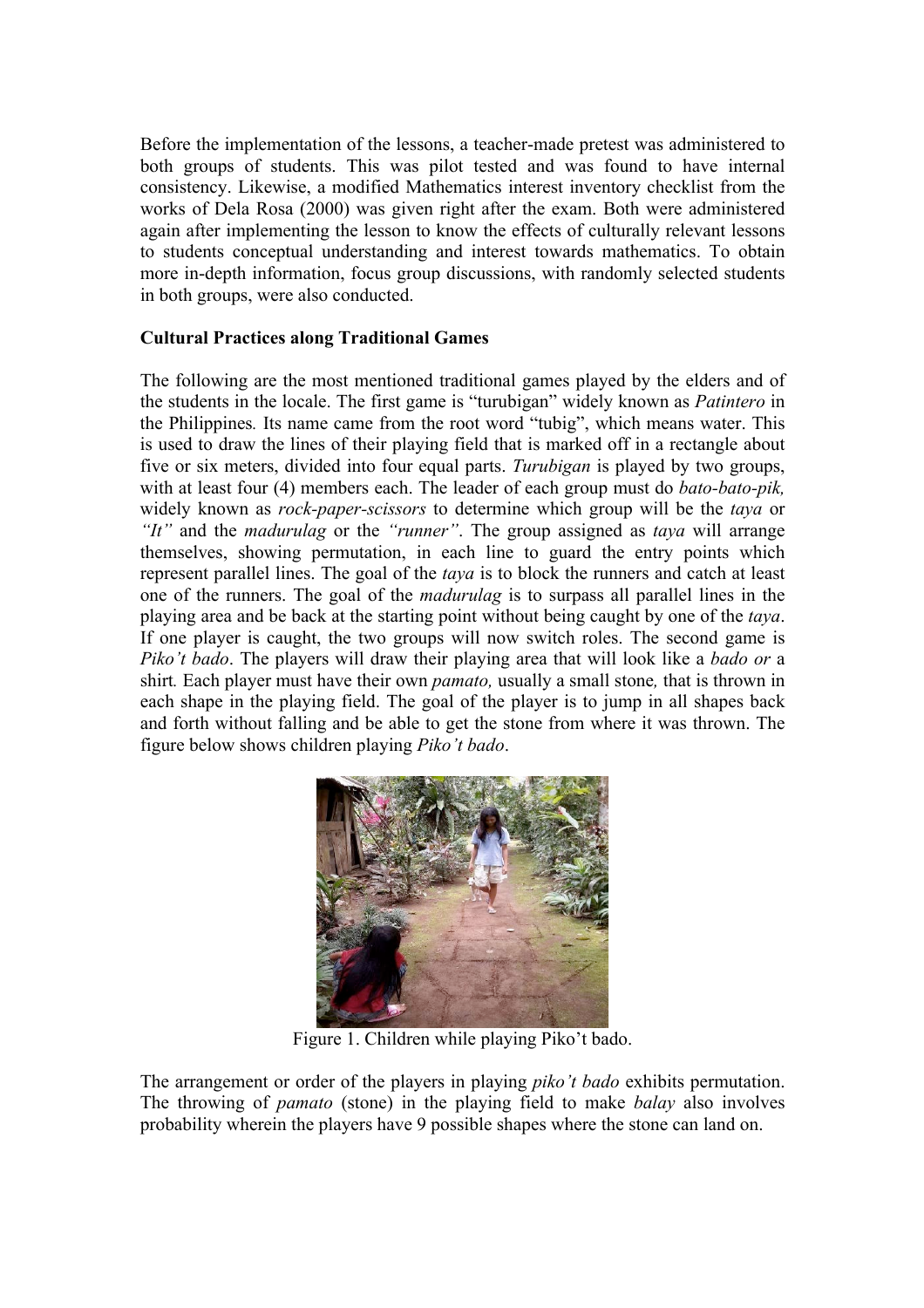Another game is called *Ikus-Kino*. This is played by two (2) or more groups with at least five (5) members each. The leader of each group will choose one member as the *ikus or* cat and another member as the *kino or* mouse, this already involved probability since the players don't have the idea who among them will be picked as the *ikus* or *kino*. All members of the group will stand one behind the other forming a line, each holding the waist of the one in front. Permutation will now occur in this scenario. The *ikus* and *kino* must be on the endpoints of the line and the other members must arrange themselves between the *ikus* and *kino*.

*Indian game* is played outdoors by both male and female players. It is usually played during copra production o *paglukad*. Half of the coconut shell or *binungan* is used to play this game. The goal is to flip one coconut shell and aim that the coconut shell shows its outer part while the open part of the shell touches the ground. The concept and the goal are just similar to flipping a coin in a typical probability discussion. Another game played during copra season is *Siripaan Binungan*. The objective of the game is to kick a half coconut shell (*binungan*) towards a small circle drawn about 1 to 2 meters far from them given with three chances.

*Siklot* is like Jackstone. The only difference is that they use small stones or pebbles instead of jackstone stars as shown in figure 3.



Figure 2. The Students while Playing Siklot

The game is played by grabbing a specific number of stones at a time which demonstrate combination. Similarly, in the game *Dulay-dulay,* the players are sitting on the ground or floor in a circular formation. The goal of the *taya* is to leave the stone behind a player without being noticed and will go around the players and go back to where he put the *balay* or stone.

Table 1 shows the summary of the cultural practices that were identified mathematical along traditional games.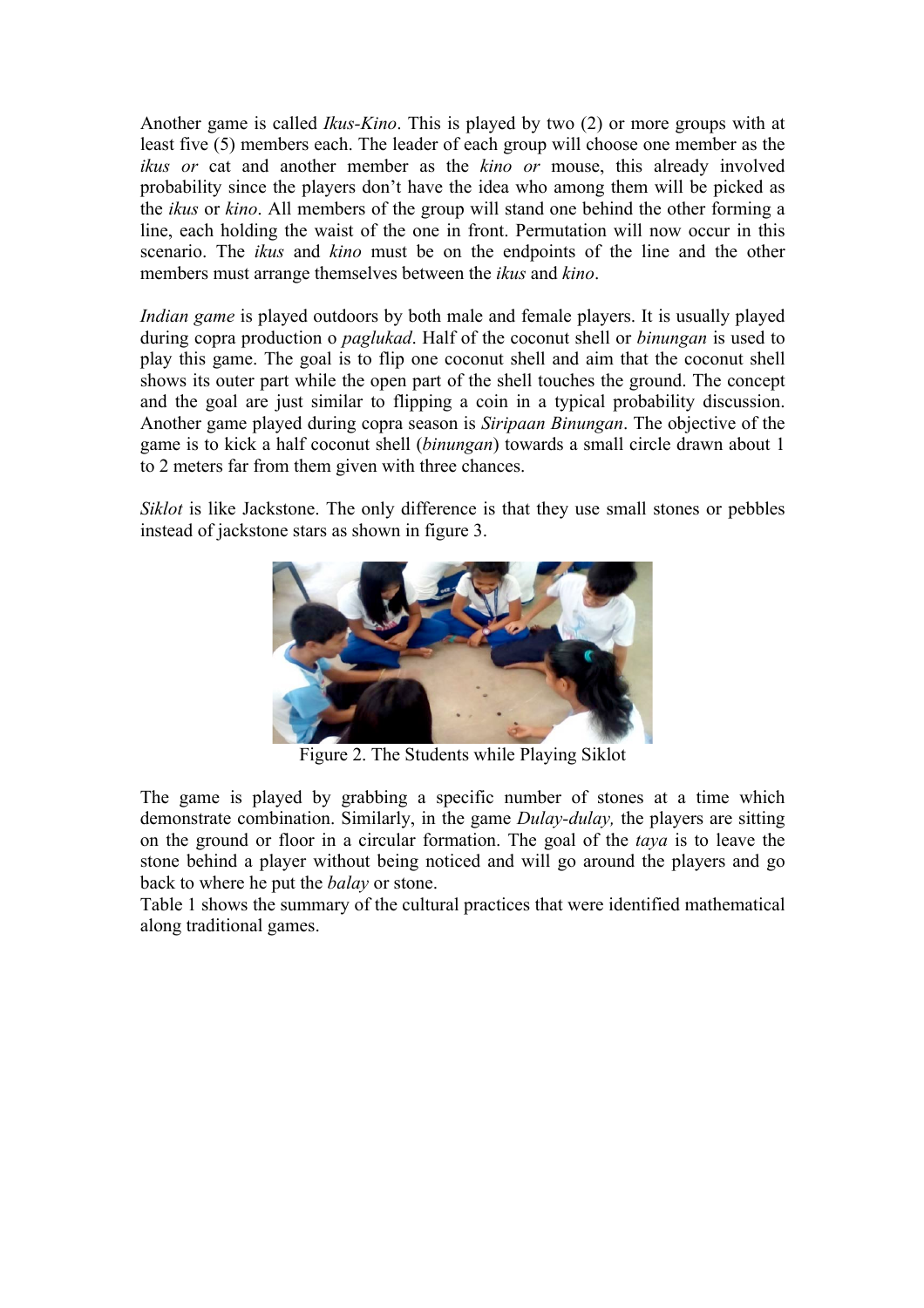| <b>Traditional</b><br><b>Games</b> | <b>Cultural Practices</b>                                         | <b>Mathematical</b><br>Concept |
|------------------------------------|-------------------------------------------------------------------|--------------------------------|
|                                    | Having Bato-bato-pik before the start of the game                 | Probability                    |
|                                    |                                                                   | (Game of                       |
|                                    |                                                                   | Chance)                        |
|                                    | Selecting the members of the group                                | Combinations                   |
| Turubigan                          | Arranging the members of the taya to stand on                     | Permutation                    |
| (Patintero)                        | the lines.                                                        |                                |
|                                    | The starting line and the end line of turubigan<br>playing field. | Parallel Lines                 |
|                                    | The two lines that crossed at the center of the                   | Perpendicular                  |
|                                    | playing field.                                                    | Lines.                         |
|                                    | Choosing of the player to be the ikus or kino                     | Probability                    |
| Ikus-Kino                          | Selecting the members of a group.                                 | Combination                    |
|                                    | Arranging the members of each group between                       | Permuataion                    |
|                                    | the ikus and kino.                                                |                                |
|                                    | Flipping one coconut shell and aiming that the                    | Probability                    |
| <b>Indian Game</b>                 | binungan will show its outer part while the open                  |                                |
|                                    | part of the shell touches the ground                              |                                |
|                                    | kicking binungan towards the small circle in three                | Probability                    |
| Siripaan                           | chances.                                                          |                                |
| Binungan                           | Chances that a player will receive a punishment                   | Probability                    |
|                                    | Arranging the players in a circle.                                | Circular                       |
| Siklot                             |                                                                   | Permutation                    |
|                                    | Getting a certain number of stones at a time.                     | Combination                    |
|                                    | Order of the players in playing the game                          | Permutation                    |
| Piko't Bado                        | Throwing of <i>pamato</i> , without looking at each               | Probability                    |
|                                    | shape in the playing field of <i>pikot</i> bado, to get           |                                |
|                                    | balay.                                                            |                                |
|                                    | Throwing of pamato to a certain area in the                       | Points                         |
|                                    | playing field that indicates their level in the game              |                                |
|                                    | Arrangement of the players in the circle.                         | Circular                       |
| Dulay-dulay                        |                                                                   | permutation                    |
|                                    | Chances that the <i>stone</i> is put at the back a player.        | Probability                    |

## **Table 1.** The Cultural Practices Along Traditional Games

It is observed that the dominant concept falls under permutation, combination and probability. These topics are discussed during the third quarter as indicated in the K to 12 Mathematics Curriculum Guide for Junior high school, specifically for Grade-10. These practices were carefully integrated to the lessons to match the level of understanding of the students and avoid additional confusions since they were not used to the said approach.

## **Cultural Practices along Livelihood Activities**

The first livelihood observed in the locale is *sinamay* weaving*. Sinamay* is woven from the processed stalks of the Abaca tree, a banana palm that is native in the Philippines. In San Isidro, *sinamay* weaving is one of the major sources of income of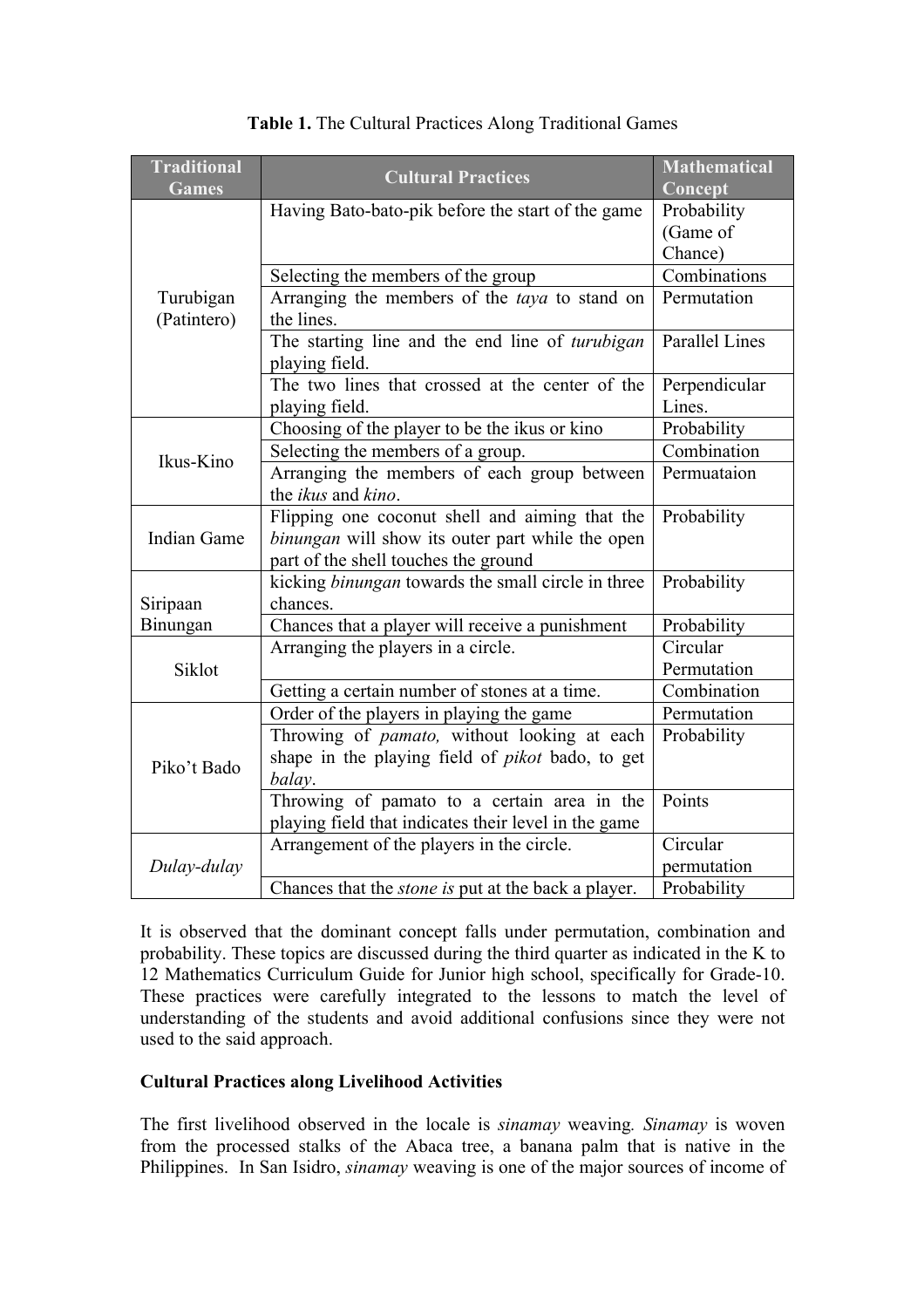the families. Below shows a woman weaving sinamay in an *abulan*, a special weaving machine made of scrap woods.



Figure 3. The Sinamay weaver while Combing the Abaca Strands in an *Abulan*.

It is noticeable that the arrangements or placements of the abaca stands, the colors that they use, the arrangements of the strands in straight lines which are also equidistant from each other illustrate geometrical concepts.

Next is *banig* making*. Banig* is a handwoven mat made of *karagumoy* leaves**.** The *banig* is made from dried leaves that are sometimes dyed before being cut into strips and woven into a mat. The students discovered that the selection of colors involved combination since the arrangement of the colors in each *banig* does not matter as long as the colors used are distinct in each *banig*. Each strip of *karagumoy* leaves represents line.

A *banig* maker will start making the corner part of the *banig* instead of starting at the middle. This makes the banig easier to move without getting disassembled making sure that the adjacent sides or consecutive sides of the *banig* are perpendicular, to achieve a perfect rectangular-shape *banig*.



Figure 4. An unfinished banig or mat.

Similarly, *Abaniko* making shows concepts in geometry like intersecting lines, vertical lines, angles and other geometrical figures. *Abaniko* is a hand-held fan made of *anahaw* or round-leaf fountain palm. Figure 5 shows the three stages of *abaniko* making.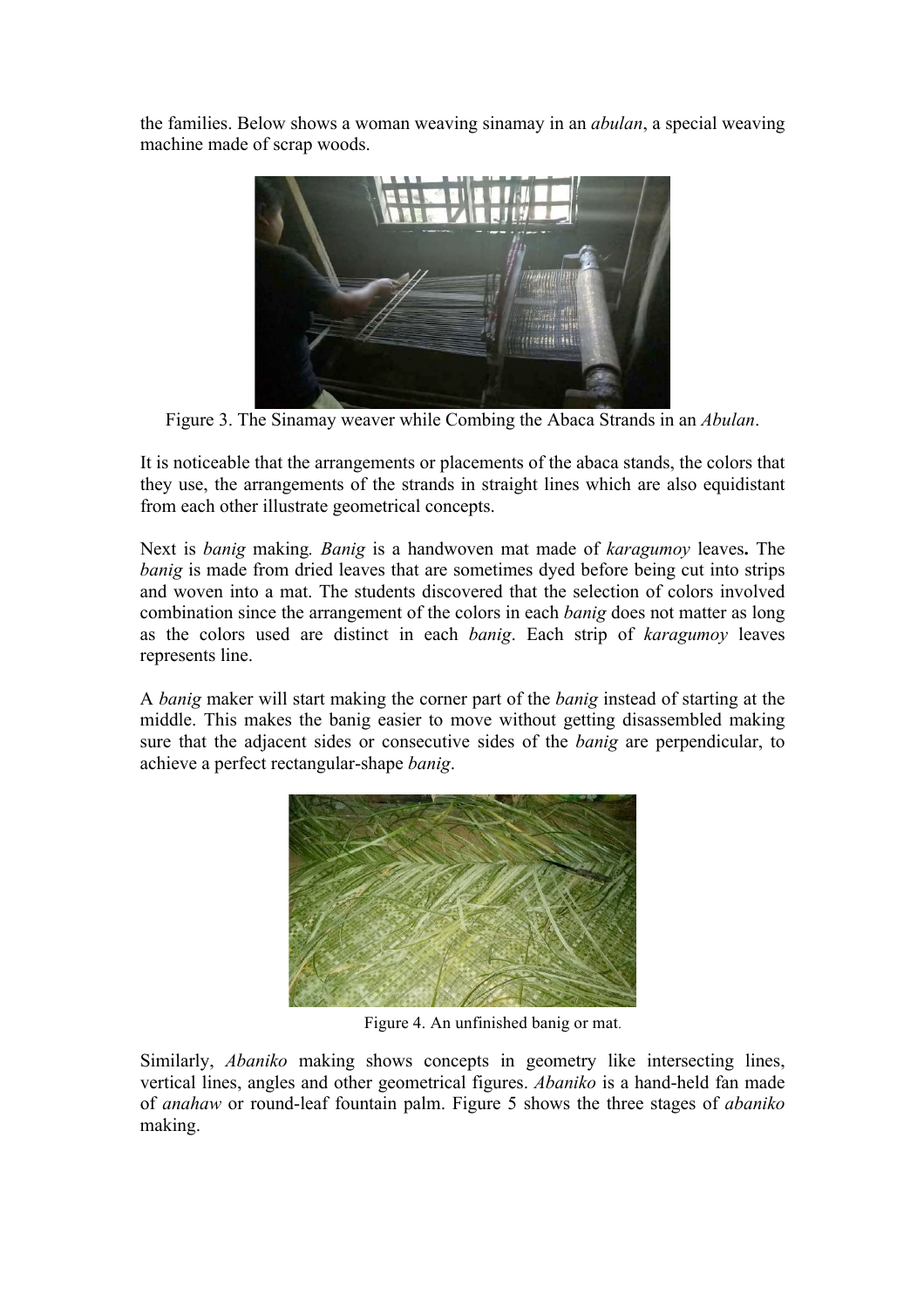

Figure 5. Three phases of Abaniko making

Another major source of income in the locale is *Paglukad* or Copra production. This is done year-round with an interval of every two months. Copra can be obtained by separating the coconut meat from the whole coconut shell followed by sun drying and smoke drying for about 6 to 8 days as seen below.



Figure 6. Agunan Used in Smoke Drying of Copra

All of them, especially the boys are helping in *paglukad*. The practices within copra production that are found mathematical are in terms of collecting the coconuts where there's a big chance that a farmer might get a spoiled coconut from a set of coconuts. Aside from copra production, they also plant crops like vegetables and root crops but mostly rice. This is basically for their daily consumption and sometimes, whenever possible, they try to sell it for additional income. Farmers usually plant in parallel lines for many reasons, one of these is for better weeding and easy harvesting. The figure below shows cassava planted in parallel rows.



Figure 7. Kamoteng Kahoy (Cassava) planted in Parallel Rows

Lastly, Carpentry or construction works. This is also a work for men. The researcher took time to visit a construction site. It is very evident that there are several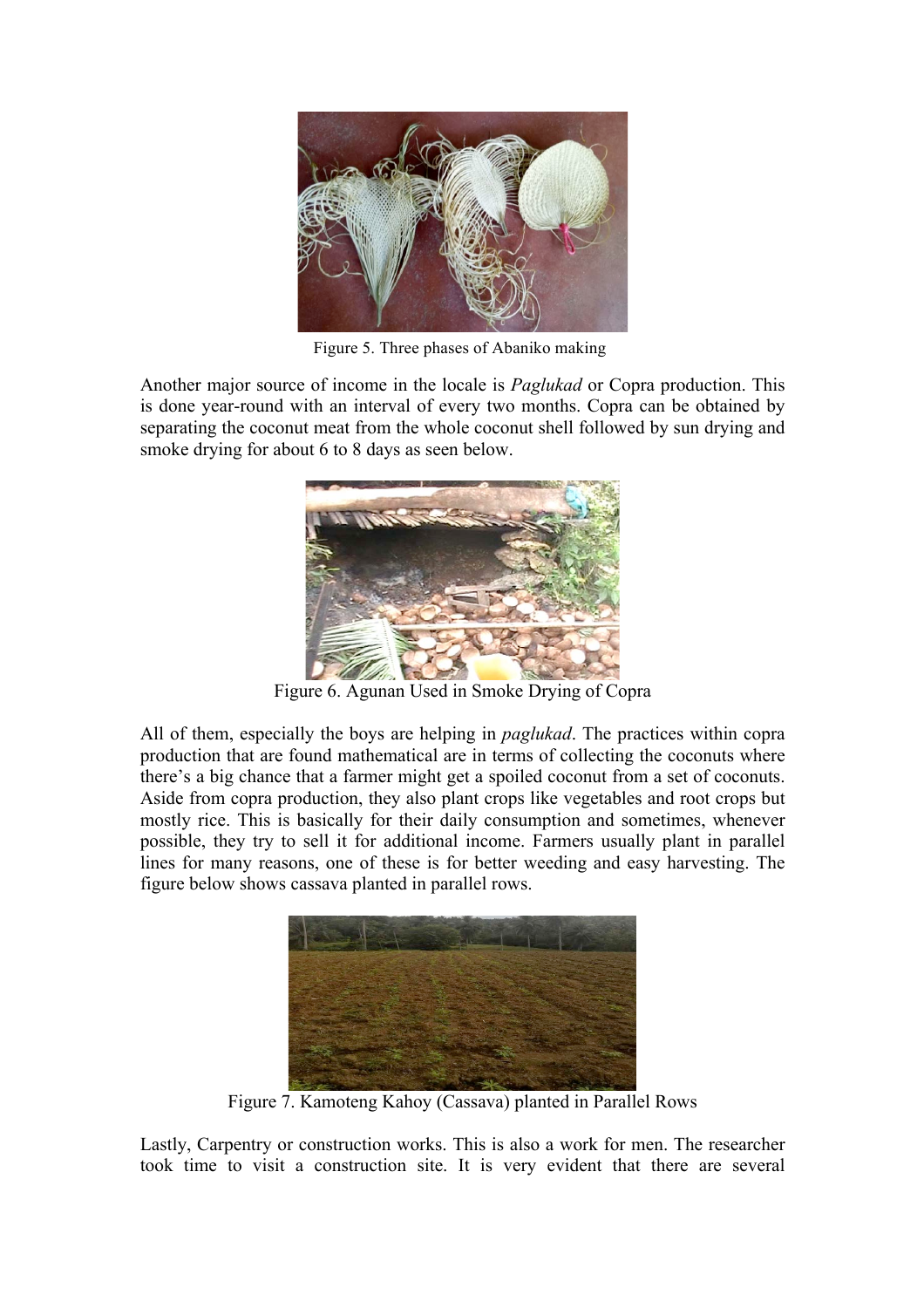geometrical figures that can be found in a construction site. The geometric figures were intersecting lines, parallel lines, and parallel lines cut by a transversal producing pairs of angles. Even the wall studs of the house are representing parallel lines.

Table 3 shows the summary of the cultural practices that were identified along their livelihood activities with their corresponding mathematical concepts.

| <b>Livelihood Activities</b>           | <b>Cultural Practices</b>                                                                   | <b>Mathematical Concept</b>      |  |  |
|----------------------------------------|---------------------------------------------------------------------------------------------|----------------------------------|--|--|
|                                        | Arranging the strands in a straight line<br>which are equidistant to each other.            | parallel lines                   |  |  |
|                                        | Transferring the Sikwan side by side                                                        | Parallel and                     |  |  |
| Pag-abol or Sinamay<br>Weaving         | perpendicular to the parallel abaca<br>strands                                              | Perpendicular lines.             |  |  |
|                                        | The surod intersecting the abaca strands                                                    | Perpendicular lines              |  |  |
|                                        | in the middle to make the strands still in<br>line.                                         |                                  |  |  |
|                                        | Combining colors of the rotex in sinamay                                                    | Combinations                     |  |  |
|                                        | Edge of karagumoy leaves                                                                    | Line                             |  |  |
|                                        | The banig itself                                                                            | Plane                            |  |  |
| <b>Banig or Mat</b>                    | The intersection of the edges of the<br>karagumoy leaves                                    | Points                           |  |  |
| <b>Making</b>                          | Selecting<br>colors<br>of<br>the<br>banig.<br>Arrangement of the colors<br><i>is</i><br>not | Combinations                     |  |  |
|                                        | important.                                                                                  |                                  |  |  |
|                                        | Making the first two consecutive sides                                                      | Perpendicular lines              |  |  |
|                                        | perpendicular                                                                               |                                  |  |  |
| Paglukad or Copra<br><b>Production</b> | Chances that you might get spoiled<br>coconuts in 50 katibo or pieces of                    | Probability                      |  |  |
|                                        | coconuts.                                                                                   |                                  |  |  |
|                                        | Choosing of colors<br>abaniko<br>every                                                      | Combinations                     |  |  |
|                                        | regardless of the arrangement.                                                              |                                  |  |  |
| Abaniko or Fan<br><b>Making</b>        | Crisscross patterns in abaniko                                                              | Angles and Intersecting<br>Lines |  |  |
|                                        | Chances that a customer will choose the                                                     | Probability                      |  |  |
|                                        | 10-peso abaniko from other abanikus.                                                        |                                  |  |  |
|                                        | intersecting woods visible in scaffolding                                                   | vertical angles,<br>transversal  |  |  |
|                                        | Ladders                                                                                     | Parallel lines and               |  |  |
| <b>Construction or</b>                 |                                                                                             | transversal                      |  |  |
| Carpentry                              | Wall studs                                                                                  | Parallel                         |  |  |
|                                        | Roof frames                                                                                 | Angles, perpendicular,           |  |  |
|                                        |                                                                                             | Parallel Lines and               |  |  |
|                                        |                                                                                             | <b>Transversal Lines</b>         |  |  |
| <b>Farming and Crop</b>                | Planting in parallel rows<br>Combination of crops to plant                                  | Parallel lines                   |  |  |
| <b>Production</b>                      | Arranging the plants to be planted                                                          | Combination<br>Permutations      |  |  |

#### **Table 2.** The Cultural Practices along Livelihood Activities

As reflected in table 2, the cultural practices were linked to its corresponding mathematical concepts. The third column shows that most practices had displayed concepts in geometry. Pedagogically, the lessons developed integrated with cultural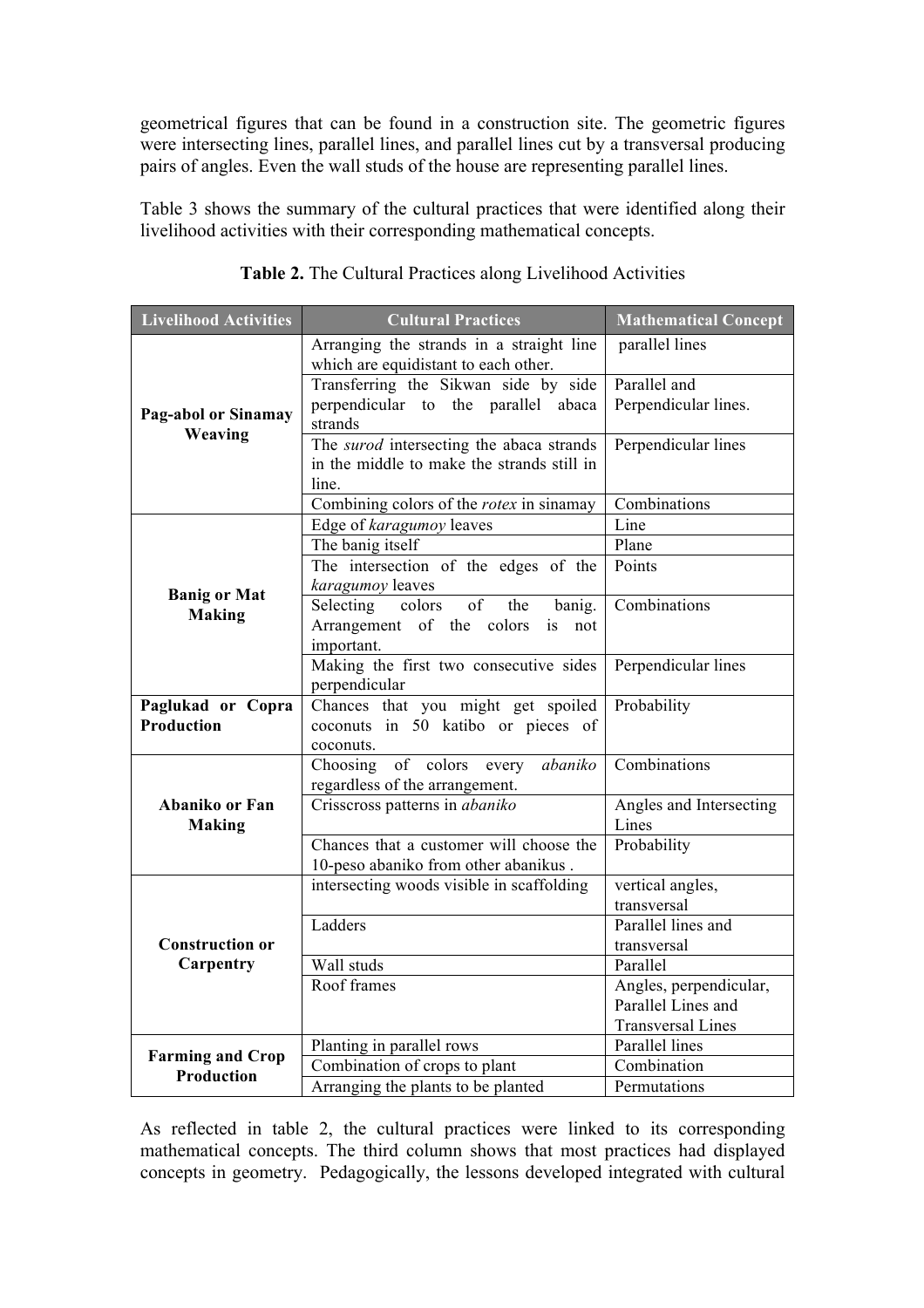practices along traditional games and livelihood activities were anchored on the theories of Kolb (1984) and Vygotsky (1978), experiential and socio-cultural learning theories, respectively. The curriculum set by the department of education in the Philippines also served as guide to the researcher, specifically on crafting some parts of the lessons. Section 5 of RA 10533 known as the "Enhanced basic Education Curriculum" served as the legal base stating that the curriculum shall be learnercentered, culturally responsive and contextualized enough through localized lessons.

These lesson plans contain four essential features of a culturally responsive instruction; (1) Community-based learning. According to Scott (2000) a culturally responsive instruction, without community involvement, will never be successful. A community can offer a variety of resources creating a unique learning experience that could widen students' mathematical perceptions. In the lesson, the students were given the opportunity to converse with elders and livelihood workers and be exposed to the livelihood activities in their community. Additionally, instructional materials used were all locally-available materials that are familiar to students. Strengthening link among students, school, members of the community and community itself; (2) Outdoor learning. Activities situated outside classroom let students explore mathematics within their immediate environment and lived experiences. Also, exposing them to traditional games, which they use to play before and those introduced by the elders, reminded them of their traditional games, appreciating its beauty and effects in learning mathematics; (3) Collaborative learning. According to Vygotsky (1978) learning is a social process. Collaborative activities require teamwork enabling them to work in groups, share their ideas, and reflect from gathered facts, opinions, beliefs and others point of views. Additionally, the NCTM standards suggest pedagogical practices that includes the use of inquiry-based and cooperative learning, which are aspects of culturally responsive teaching; (4) Lastly, Problem-based. Letting students create and solve problems on their own is one way of acknowledging and recognizing students' mathematical thinking.

## **Effects of the Lessons Integrated with Cultural Practices**

To determine the effects of the lessons to students' understanding of the concepts, a researcher-made pretest and posttest were administered to students before and after the implementation of the lessons together with the Mathematics Interest Inventory Checklist to measure the interest towards Mathematics.

## **Conceptual Understanding**.

Conceptual understanding was operationally defined as the students' level of understanding of the mathematical concepts guided by the competencies set by the curriculum. This was also measured through the proficiency level of the students after exposure to culturally relevant activities. Table 3 shows the performance of Grade-7 students in the pretest and posttest.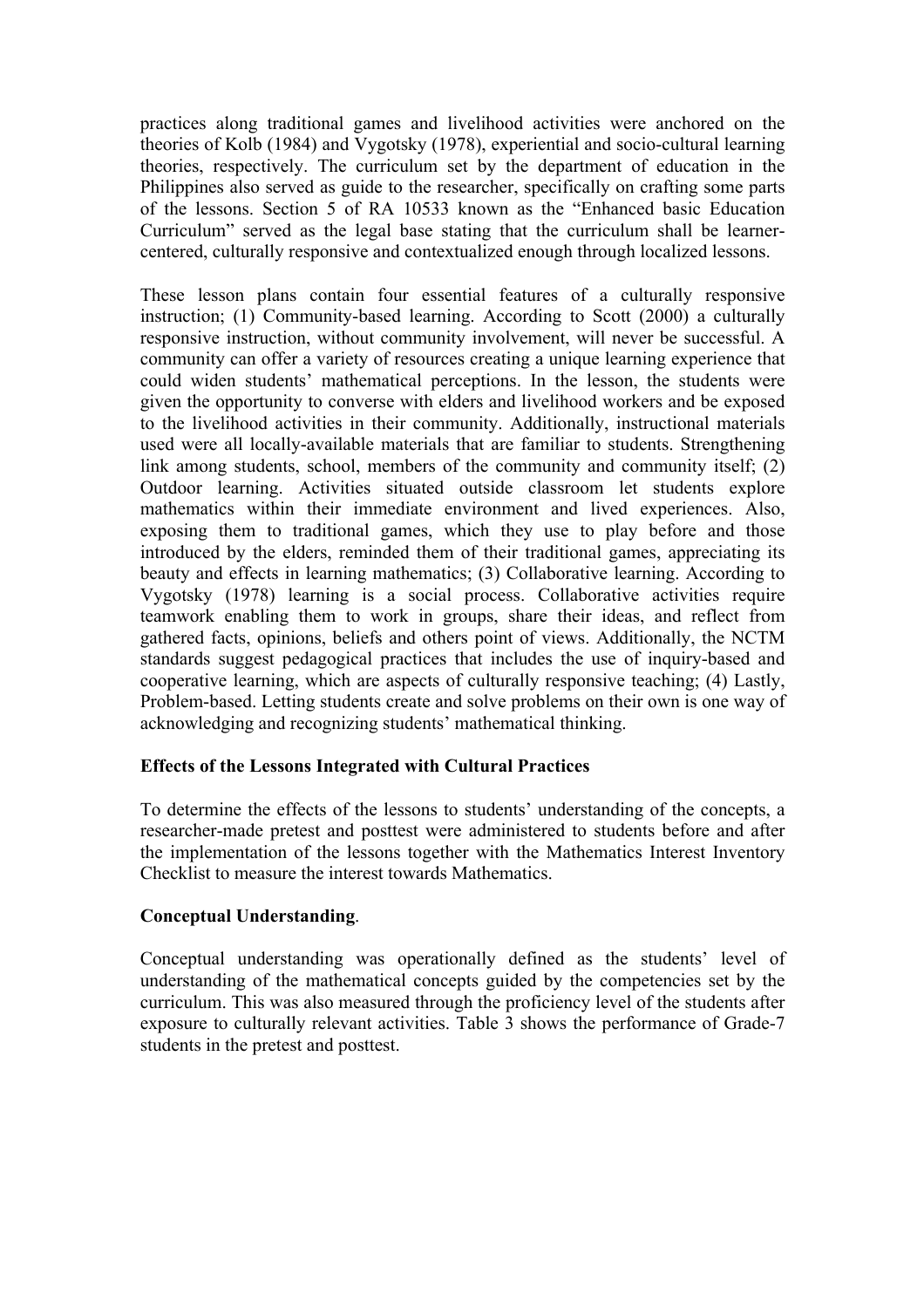| No<br><b>Learning</b> |                                                                                                                                                                                                                                                                                                                                  | No.<br>of      |             | <b>Mean Score</b> | ັ້<br>Mea |                      | $\sim$ 0 $\mu$ 0 $\mu$ 0 $\sim$<br><b>Proficiency</b><br>Level $(\% )$ | Gain<br>(%)              | Compute<br>$\mathbf{d}$ t |
|-----------------------|----------------------------------------------------------------------------------------------------------------------------------------------------------------------------------------------------------------------------------------------------------------------------------------------------------------------------------|----------------|-------------|-------------------|-----------|----------------------|------------------------------------------------------------------------|--------------------------|---------------------------|
|                       | Competency                                                                                                                                                                                                                                                                                                                       | item<br>S      | Pre<br>Test | Post<br>Test      | n<br>Gain | Pre<br>Test          | Posttes<br>t                                                           |                          |                           |
| $\mathbf{1}$          | represents<br>point, line and<br>plane using<br>concrete and<br>pictorial<br>models.<br>$(M7GE-IIIa-1)$                                                                                                                                                                                                                          | $\overline{7}$ | 2.35        | 5.00              | 2.65      | 33.5<br>1            | 71.43                                                                  | 37.9<br>2                | 8.96                      |
| $\overline{2}$        | illustrates<br>subsets of a<br>line. (M7GE-<br>$IIIa-2)$                                                                                                                                                                                                                                                                         | 6              | 2.22        | 4.85              | 2.63      | 36.9<br>7            | 80.91                                                                  | 43.9<br>4                | 11.26                     |
| $\overline{3}$        | derives<br>relationships of<br>geometric<br>figures using<br>measurements<br>and by<br>inductive<br>reasoning;<br>supplementary<br>angles,<br>complementar<br>y angles,<br>congruent<br>angles, vertical<br>angles,<br>adjacent<br>angles, linear<br>pairs,<br>perpendicular<br>lines, and<br>parallel lines.<br>$(M7GE-IIIb-1)$ | 14             | 3.02        | 5.91              | 2.89      | 21.5<br>6            | 42.21                                                                  | 20.6<br>5                | 6.90                      |
| $\overline{4}$        | derives<br>relationships<br>among angles<br>formed by<br>parallel lines<br>cut by a<br>transversal<br>using<br>measurement<br>and by<br>inductive<br>reasoning.<br>$(M7GE-IIIc-1)$                                                                                                                                               | 13             | 2.87        | 5.51              | 2.64      | 22.1<br>$\theta$     | 42.38                                                                  | 20.2<br>8                | 7.06                      |
| Overall               |                                                                                                                                                                                                                                                                                                                                  | 40             | 10.4<br>5   | 21.1<br>8         | 10.81     | 28.5<br>$\mathbf{3}$ | 59.23                                                                  | 30.7<br>$\boldsymbol{0}$ | 19.97                     |

**Table 3.** Performance of the Grade 7 Students in the Pretest and Posttest on Understanding of Geometric Concepts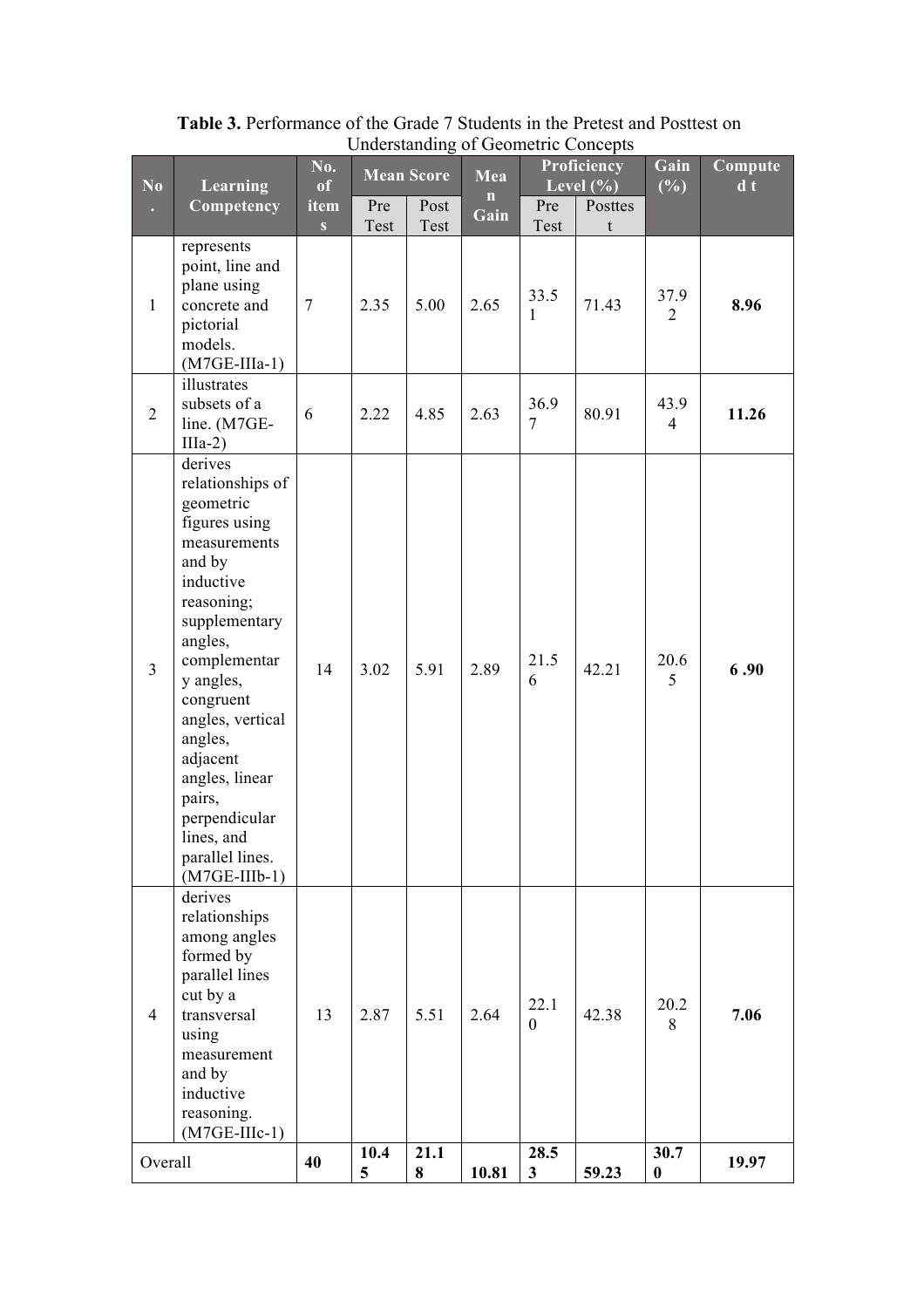#### *2.67 Critical Value;0.05 level of Significance*

As reflected in table 3, competency no. 3 got the highest mean gain of 2.89, but also got the lowest proficiency level of 42.21%. This means that the performance of the students in terms of deriving relationship between geometrical concepts was still found very low even after exposure to culturally responsive teaching. On the other hand, competencies 1 and 2, both have high proficiency percentages and mean gains, indicating that their performance for the said competencies was enhanced. Overall, the difference between the performance of the students for each competency was found highly significant through t-test with a general computed t-value of 19.97 and critical value of 2.67 at 0.05 level of significance. Correspondingly, table 4 shows the performance of Grade-10 students in the pretest and posttest.

|                | Learning                                                                                                                                                                       | No.                  | <b>Mean Score</b> |               | <b>Mean</b>  | Proficiency<br>level $(\% )$ |                | Gain<br>(%)   | Computed<br>f |
|----------------|--------------------------------------------------------------------------------------------------------------------------------------------------------------------------------|----------------------|-------------------|---------------|--------------|------------------------------|----------------|---------------|---------------|
| No.            | Competency                                                                                                                                                                     | of<br>items          | Pre<br>Test       | Post<br>Test  | Gain         | Pre<br>Test                  | Post<br>Test   |               |               |
| $\mathbf{1}$   | illustrates the<br>permutation of<br>objects.                                                                                                                                  | $\overline{4}$       | 2.29              | 3.54          | 1.25         | 57.21                        | 88.46          | 31.25         | 8.33          |
| $\overline{2}$ | illustrates the<br>combination of<br>objects.<br>differentiates<br>permutation<br>from<br>combination of n<br>objects taken r at<br>a time.                                    | $\overline{3}$       | 2.02              | 2.87          | 0.85         | 67.31                        | 95.51          | 28.2          | 7.61          |
| $\overline{3}$ | solves problems<br>involving<br>permutations and<br>combinations.                                                                                                              | 15                   | 5.60              | 8.19          | 2.59         | 37.31                        | 54.62          | 17.31         | 7.04          |
| $\overline{4}$ | Illustrates<br>events; and<br>union and<br>intersection of<br>events.<br>illustrates the<br>probability of a<br>union of two<br>events.<br>finds the<br>probability of<br>AuB. | 11                   | 3.25              | 5.48          | 2.23         | 29.55                        | 49.83          | 20.28         | 8.83          |
| 5              | Solves problems<br>involving<br>probability                                                                                                                                    | $\overline{7}$<br>40 | 2.90<br>16.06     | 4.58<br>24.65 | 1.68<br>8.59 | 41.48<br>46.57               | 65.38<br>70.76 | 23.9<br>24.19 | 6.10<br>13.00 |
| Overall        |                                                                                                                                                                                |                      |                   |               |              |                              |                |               |               |

**Table 4.** Performance of the Grade 10 Students in the Pretest and Posttest on Understanding of Probability Concepts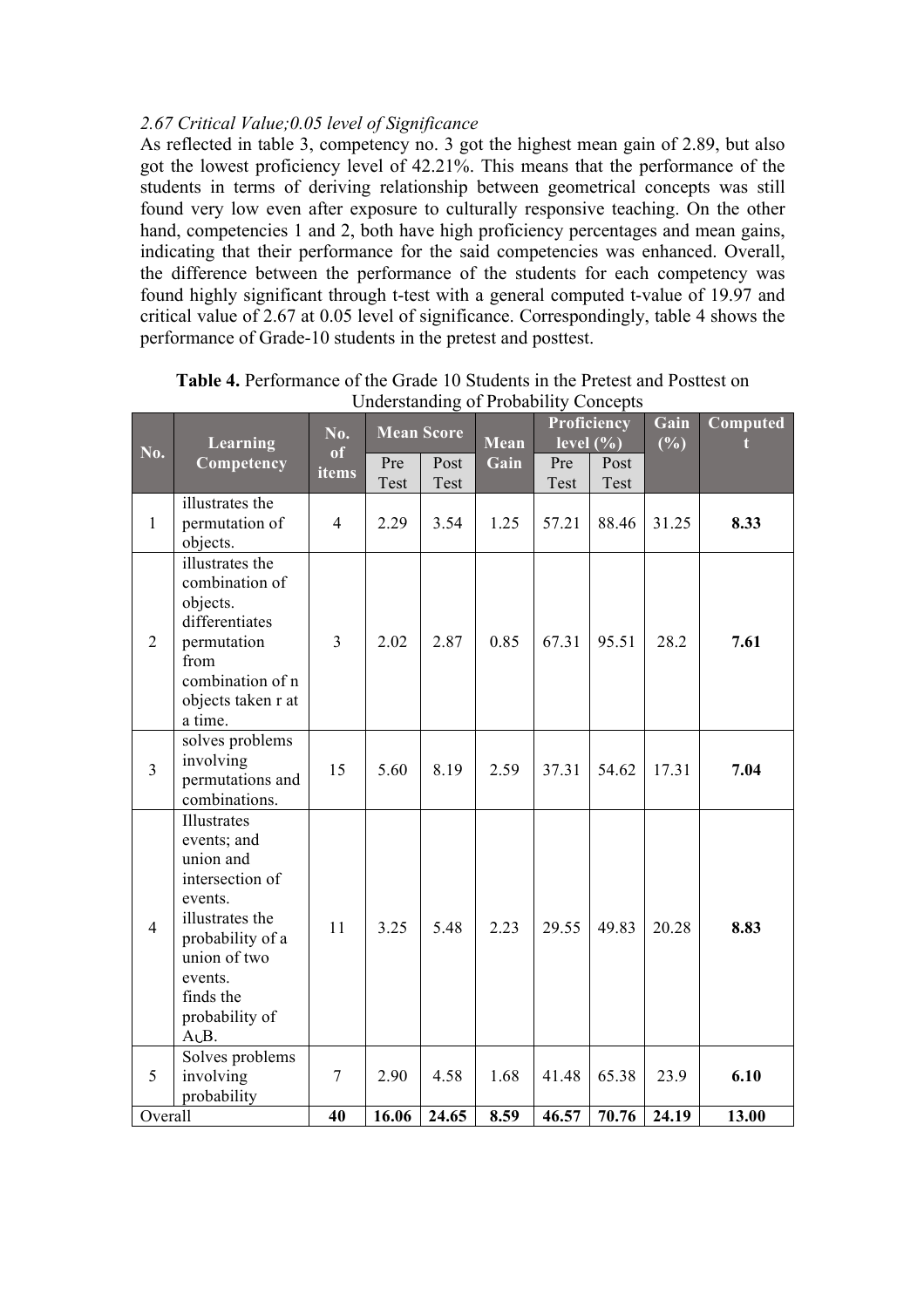#### *2.04 Critical Value; 0.05 Level of Significance*

Table 4 reveals that the mean scores of the students for each competency was enhanced with a total mean gain of 8. 59 and a proficiency increase of 24.19%. The result for each competency was also tested using t-test for paired or dependent sample and were all found highly significant with a total computed t-value of 13.00 at 0.05 level of significance. To clearly visualize the result, the proficiency level of both group of students, Grade-7 and Grade-10, in each competency is shown in the graphs below.



*Figure 9. Grade10 Proficiency Level*

Both graphs show that there is an increase in the proficiency level of the students after being taught with culturally-relevant lessons. It clearly shows that the first two competencies in Geometry (GC1=71.43%, GC2=80.91%) and in Probability (PC1=88.46%, PC2=95.51%), got higher percentages as compared to other competencies. This implies that the students were able to illustrate, identify, differentiate mathematical concepts and solve simple math algorithms. However, it is visible that the remaining competencies for both subjects got lower percentages even after the implementation of the lesson. This connotes that the students still find difficulty in solving word problems and in deriving relationships between mathematical concepts through inductive reasoning. According to Mayer (1985) many students are struggling to translate problems in their own understanding and represent it mathematically. This suggests that the students still need enhancements for these competencies. But overall, the difference between the conceptual understanding of the students before and after exposure to culture-related activities was found highly significant.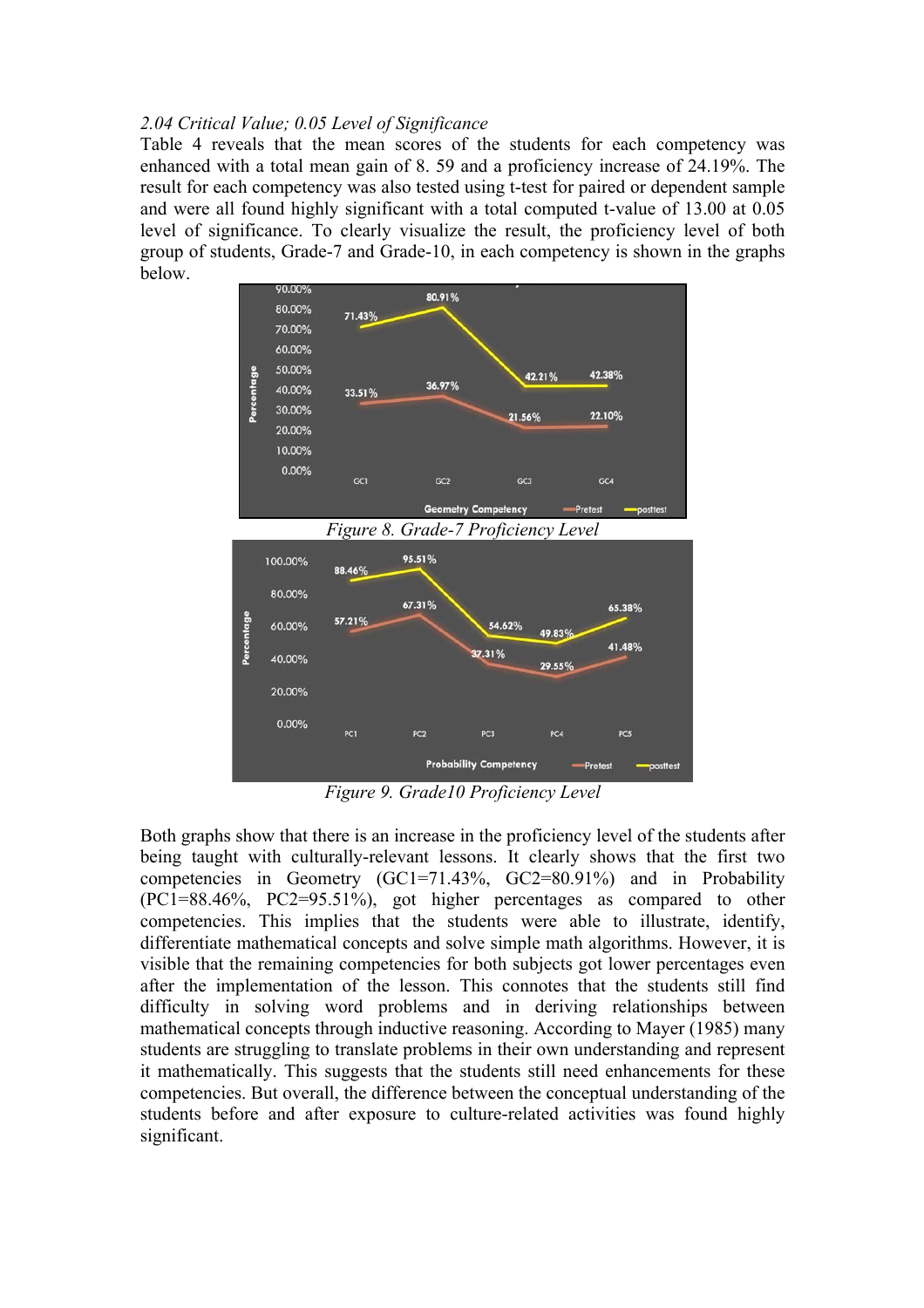#### **Interest towards Mathematics**

The students' interest towards mathematics was determined through the Mathematics Interest Inventory Checklist that was modified from the works of Dela Rosa (2000). It was made based on the observable behaviors of the students towards the subject. This is composed of 15 statements which were classified into three; items 1 to 5 are under the category, enjoyment in Math; items 6 to 12 are under the appeal of Math Activities; and items 13 to 15 are under the appreciation of the importance of Math in real life. The table below shows the result of the mathematics interest inventory checklist of Grade-7 and Grade-10 students.

| Interest                     | Grade -7 |               |      |       | Grade-10 |               |      |       |
|------------------------------|----------|---------------|------|-------|----------|---------------|------|-------|
| Category                     | Mean     | <b>Before</b> | Mean | After | Mean     | <b>Before</b> | Mean | After |
| Enjoyment in<br>Math         | 2.80     | <b>SI</b>     | 3.57 | I     | 3.00     | <b>SI</b>     | 4.14 |       |
| Appeal of Math<br>Activities | 2.82     | SI            | 3.62 | I     | 2.96     | <b>SI</b>     | 3.88 |       |
| Math in Real-life            | 3.08     | SI            | 3.45 | L     | 2.92     | <b>SI</b>     | 3.77 |       |
| Over-all                     | 2.90     | <b>SI</b>     | 3.64 | I     | 2.96     | <b>SI</b>     | 3.93 |       |

Table 5. Interest towards Mathematics of Grades 7 and 10 Students.

*Legend: SI-Somehow Interested, I- Interested*

Table 5 highlights that the interest of both group of students had shifted from "somehow interested" to "interested". Grade-7 students got an over-all mean score of 3.64 with a descriptive rating of "interested". Likewise, Grade 10 students also got a descriptive rating of "Interested" with a total mean score of 3.93. Both demonstrated a change in their interest level which means that integration of cultural practices in teaching mathematics indeed stimulates students' interest towards mathematics. It is also worthwhile to note that "appeal of math activities" in Grade-7 and "enjoyment in math" in Grade-10 got the highest mean scores of 3.62 and 4.14, respectively. Thus, the students were actively involved in the activities coupled with their cultural practices making them personally connected to the lesson. Similarly, culturally relevant activities promoted a sense of belongingness among the students, which triggered their motivation and confidence to participate well in the discussion as stated by Villegas (2007).

## **Conclusion**

Identifying cultural practices that can be integrated into mathematics instruction is not as easy as it sounds. This requires extra effort, patience and understanding from the teachers just to become culturally responsive in instruction. The cultural practices that were found mathematical were along traditional games and livelihood activities. These practices prove that mathematics has indeed cultural relevance. Along traditional games, some of the mechanics of *turubigan*, *piko't-bado*, *ikus*-*kino*, *siklot*, Indian game, *siripaan binungan*, and *dulay-dulay* were found mathematical in nature. For example, the selection of groupmates, arrangement of the member, flipping of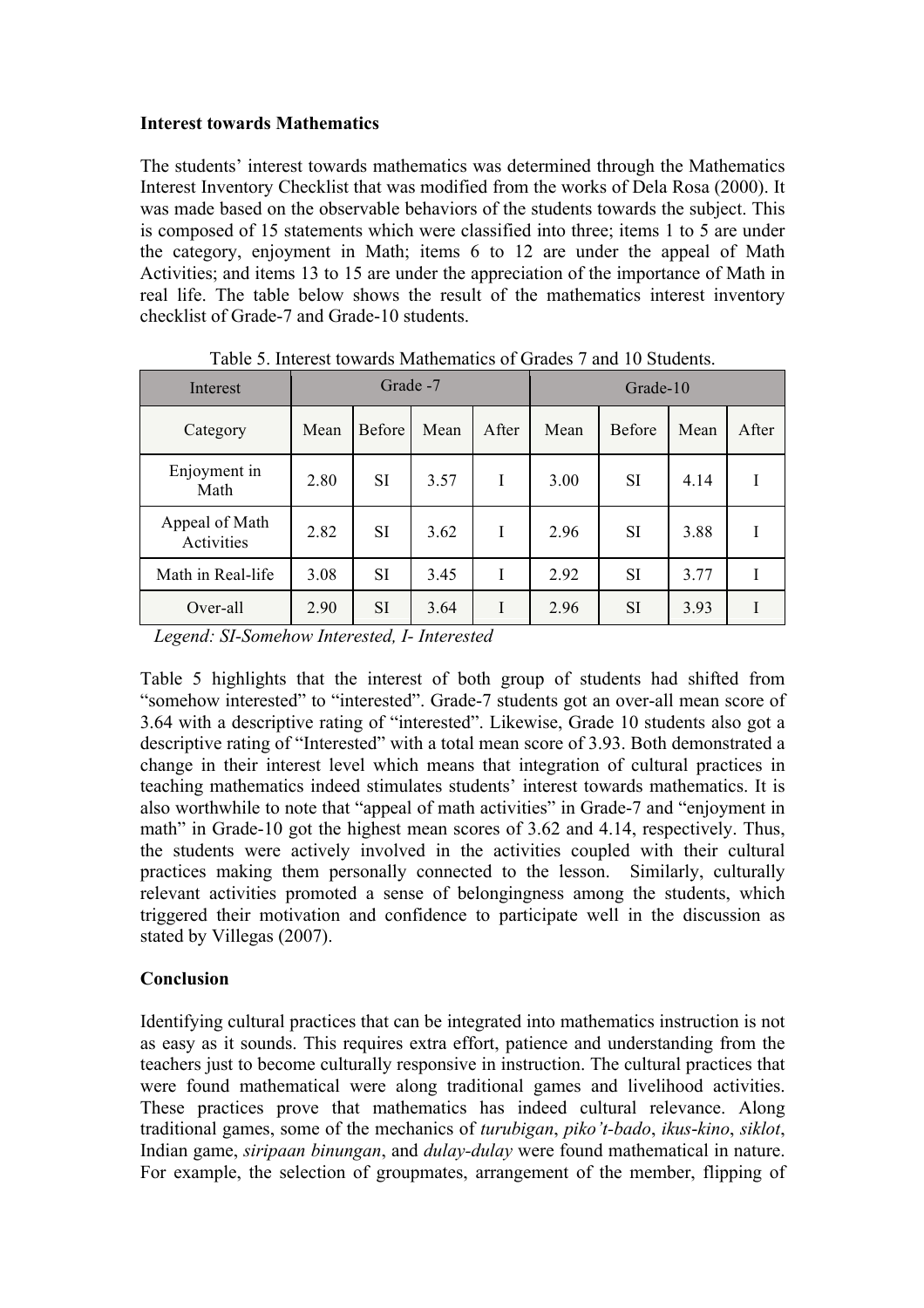*binungan* or coconut shell, choosing the *taya* or "It" were all displaying mathematical concepts like permutation, combination and probability. Correspondingly, the practices along livelihood activities that were found mathematical are in terms of *sinamay* weaving, *banig* or mat, and *abaniko* or fan making, crop and *copra* production and carpentry. Specifically, the placement or arrangement of the materials in *sinamay* weaving, planting of crops in parallel rows, choosing of the colors and designs in *sinamay* weaving, *banig* and *abaniko* are all displaying substantial concepts that were integrated into mathematics instruction. Overall, culturally relevant instructions provided the students a unique learning experience that has deepened their understanding of the mathematical concepts and boosted their interest towards mathematics.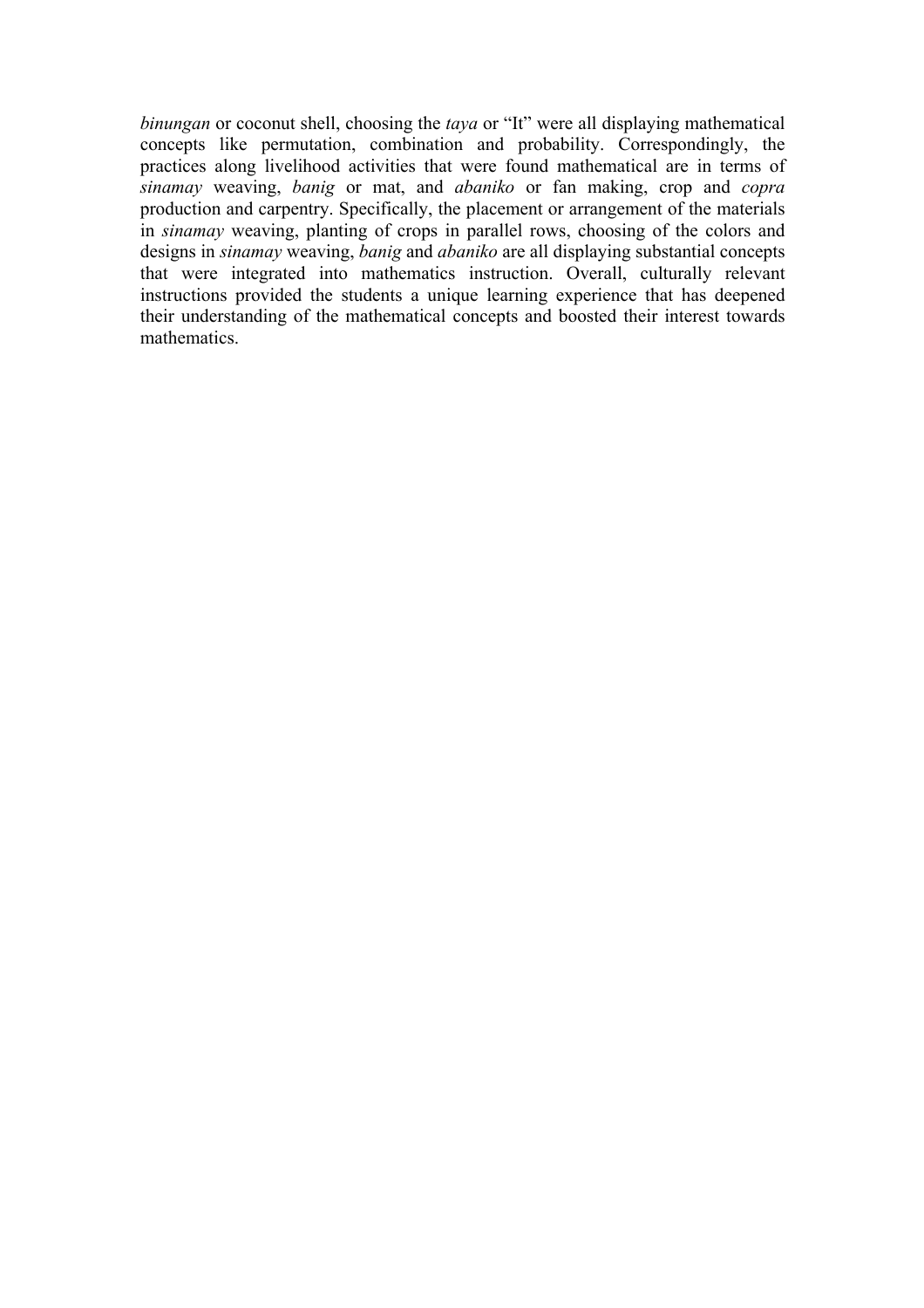#### **References**

Au, K. H., & Kawakami, A. J. (1994). Cultural congruence in instruction. In E. R. Hollins, J. E. King, & W. C. Hayman (Eds.), Teaching diverse populations: Formulating a knowledge base (pp. 5-23). Albany: State University of New York Press.

Bishop, A. (1994). Cultural conflicts in mathematics education: Developing a research agenda. For the Learning of Mathematics, 14(2), 15–18.

D'Ambrosio, U.:(1985). "Ethnomathematics and its Place in the History and Pedagogy of Mathematics". For the Learning of Mathematics 5(1), pp.44-48.

Delpt, L. (1995). Other people's children. New York: New Press.

Eglash, R. (1999). One classroom, many cultures. Australia: Allen & Unwin.

Enukoha, O. I. (1995). The Psycho-cultural basis for teaching mathematics. Enugu: Executive Publishers.

Gay, G. (2000). Culturally responsive teaching: Theory, research, and practice. New York: Teachers College Press.

Gay, G. (2002). Preparing for a Culturally Responsive Teaching. Journal of Teacher Education; 53;106

Kolb, D. A. (1984). Experiential learning: Experience as the source of learning and development. New Jersey: Prentice-Hall.

Ladson-Billings, G. (1994). The dreamkeepers: Successful teaching for African-American students. San Francisco: Jossey-Bass.

Massarwe, K., Verner, I. & Bshouty, D. (2012). Ethnomathematics and multicultural education: analysis and construction of geometric ornaments. Journal of Mathematics and Culture, 6(1), 344-360.

Mayer, R. E. (1985). Mathematical ability. In R. J. Sternberg (Ed.), Human abilities.

National Council of Teachers of Mathematics. (2000). Principles and standards for school mathematics. Reston, VA: Author.

Nieto, S. (2000). Placing equity front and center: Some thoughts on transforming teacher education for a new century. Journal of teacher Education, 51(3), 180-187.

Peterson, B. (2005). Teaching math across the curriculum. In E. Gustein & B. Peterson (Eds.), Rethinking mathematics: Teaching for social justice by the numbers. Milwaukee, WI: Rethinking Schools Publication, (pp. 9-15).

Rosa, M. & Orey, D. C. (2011). Ethnomathematics: the cultural aspects of mathematics. Revista Latinoamericana de Etnomatemática, 4(2). p.32-54.